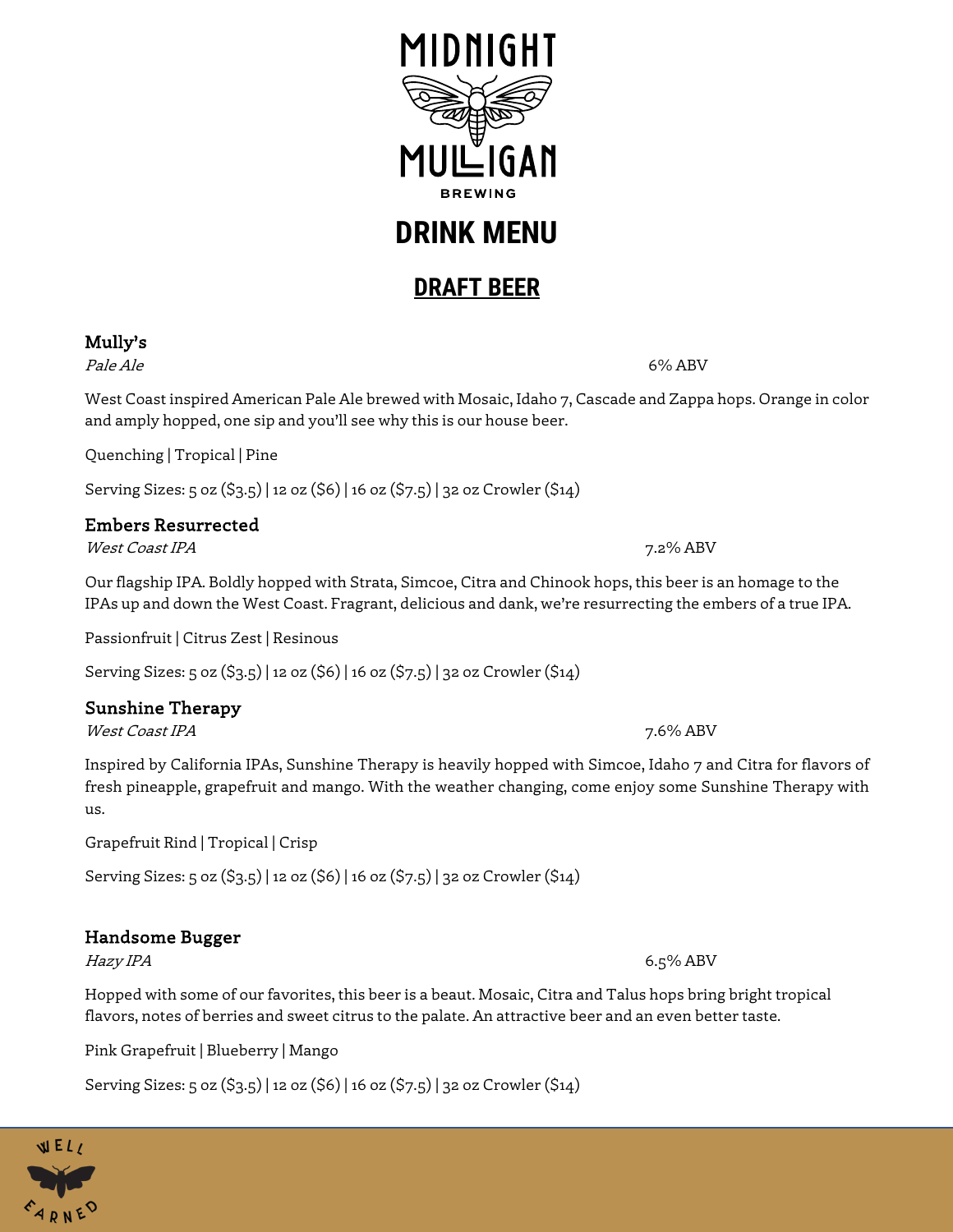### Fragments of Imagination

Hazy Double IPA 8% ABV

For the hop heads out there, this Hazy DIPA has over 8 lbs per barrel of Citra, Amarillo, CryoPop, Loral Cryo and Idaho 7 hops. Huge tropical notes of Mango, Pineapple and Tangerine.

Tropical | Tangerine | Black Currants

Serving Sizes: 5 oz (\$3.5) | 12 oz (\$7) | 32 oz Crowler (\$16)

## NEW Afternoon Delight

Fruited Sour 5% ABV

Strawberries and passion fruit lead the charge in this refreshing sour ale. A perfect pairing for afternoons and good company.

Strawberries | Delicate | Refreshing

Serving Sizes: 5 oz (\$3.5) | 12 oz (\$6.5) | 32 oz Crowler (\$16)

## Sanctuary

Tropical Gose 5% ABV

This bright and tart Gose boasts a beautiful color and delicious tropical punch flavors through the use of real fruit. Strawberries, tangerines, key limes, passionfruit and sweet cherries were all added to this sour ale finished with a touch of sea salt.

Tropical | Tart | Juicy

Serving Sizes: 5 oz (\$3.5) | 12 oz (\$6) | 32 oz Crowler (\$15)

# Wheat's Taken

Wheat Ale 5.5% ABV

Designed for warmer weather and easy drinking on our patio, we bring you our refreshing Wheat ale. Soft bready notes paired with choice American hops lead to supreme drinkability. Get yours before it's taken.

French Baguette | White Peaches | Smooth

Serving Sizes: 5 oz (\$3) | 12 oz (\$5) | 16 oz (\$6) | 32 oz Crowler (\$12)

## NEW Perpetual Motion

In the search of constant innovation, we've crafted a New World Pilsner. Light, bready notes on the palate balanced by a floral nose and crisp finish for a fresh spin on a classic style.

Geranium | Crisp | Balanced

Serving Sizes: 5 oz (\$2.5) | 12 oz (\$4) | 16 oz (\$5) | 32 oz Crowler (\$10)

# Pilsner 4.8% ABV

**WELL** ESADNEP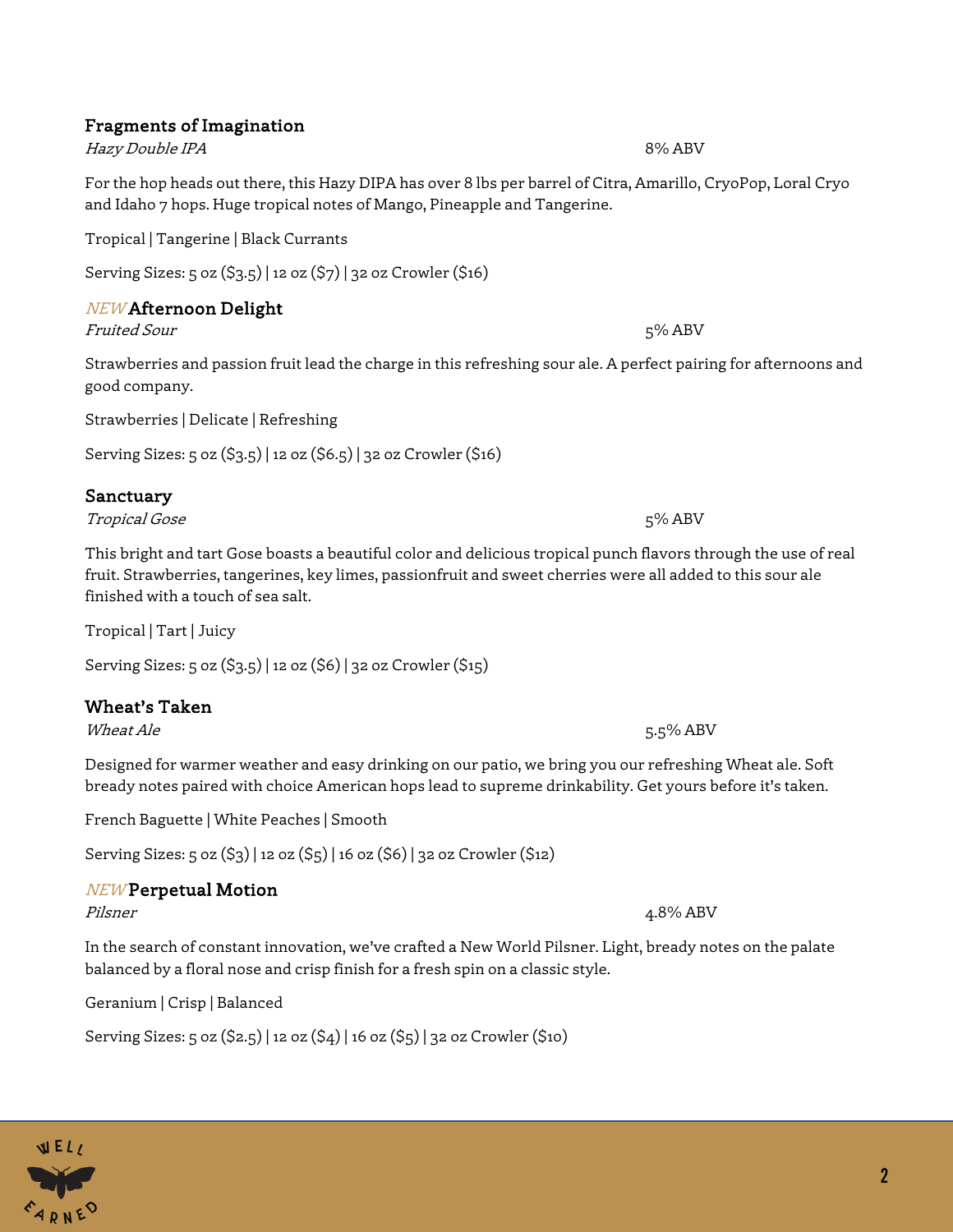#### Steadfast

A showcase of NC malts, this smooth and light-bodied porter shines in drinkability. Familiar notes of milk chocolate and fresh medium roasted coffee make this beer an unwavering ally.

Cacao | Soft | Latte

Serving Sizes: 5 oz (\$3.5) | 12 oz (\$6) | 16 oz (\$7.5) | 32 oz Crowler (\$14)

### Breakfast Ball

Breakfast Stout 8.3% ABV

This oatmeal stout was infused with Madagascar and Tahitian vanilla beans, cacao nibs, and locally-roasted Guatemalan coffee from our friends at Enderly Coffee Co. Smooth, rich and complex, this brew is a second chance at your morning coffee.

Vanilla | Coffee | Chocolate

Serving Sizes: 5 oz (\$3.5) | 12 oz (\$7.5) | 32 oz Crowler (\$18)

# **CIDER, KOMBUCHA & SELTZER**

Serving Size: 12 oz | \$6

| Off Main<br>Cider (Bull City Ciderworks   Durham, NC)                                     | 6% ABV      |
|-------------------------------------------------------------------------------------------|-------------|
| Cherry Tart<br>Cider (Bull City Ciderworks   Durham, NC)                                  | $6\%$ ABV   |
| Pinknetic<br>Hard Seltzer (Summit Seltzer   Charlotte, NC)                                | $5.5\%$ ABV |
| <b>Blueberry Juniper (Can)</b><br>High Gravity Kombucha (Walker Brothers   Nashville, TN) | $5\%$ ABV   |
| <b>WINE</b>                                                                               |             |
| <b>DRAFT</b>                                                                              |             |
| Ca'Del Doge Prosecco<br>Vinicola Tombacco   Italy                                         | $11\%$ ABV  |
| Serving Size: $7$ oz $\frac{5}{12}$                                                       |             |
| Stemmari Pinot Grigio<br>Stemmari   Sicily                                                | $13\%$ ABV  |

Serving Size: 7 oz | \$8



#### Porter 5.4% ABV